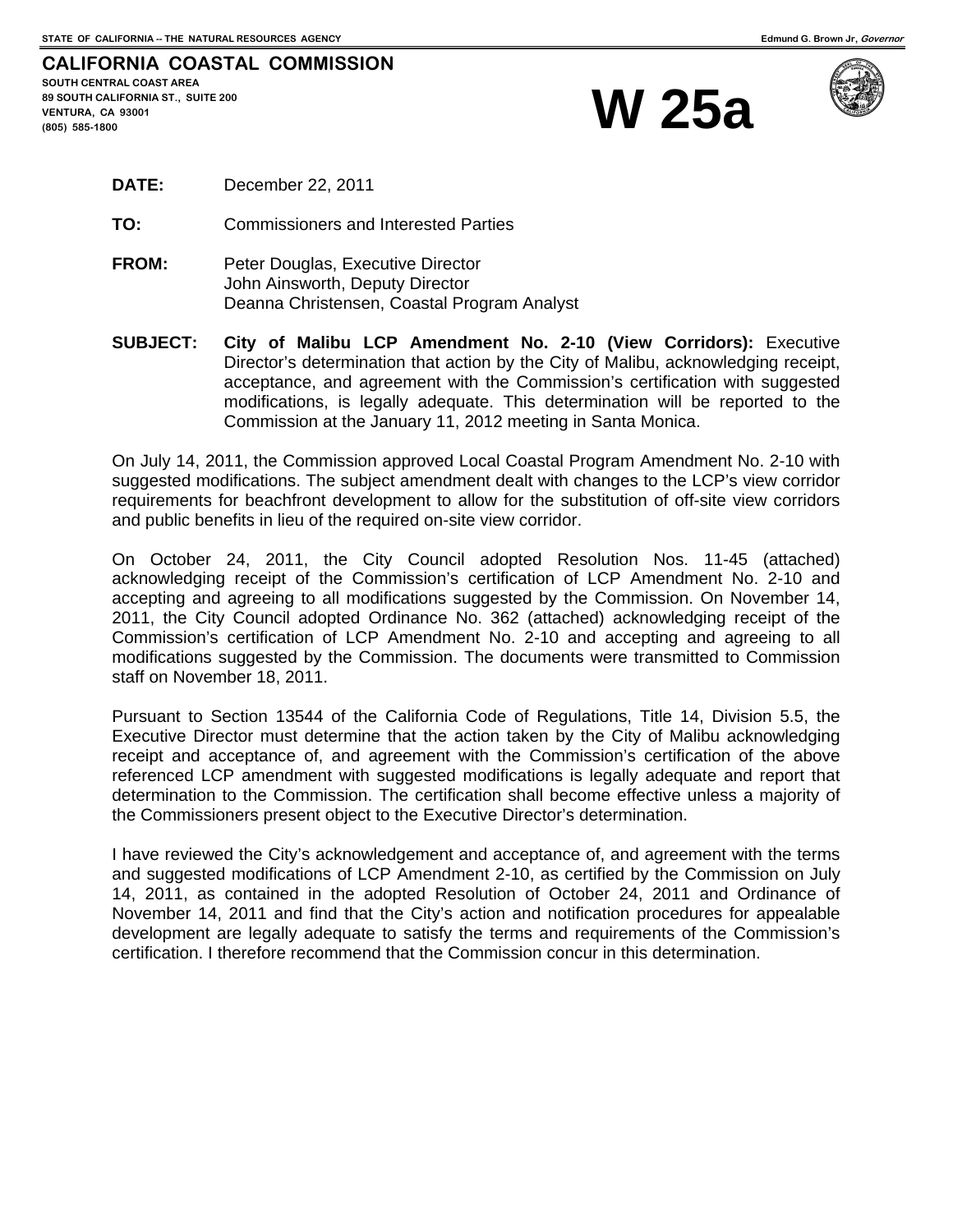# RESOLUTION NO. 11-45

A RESOLUTION OF THE CITY COUNCIL OF THE CITY OF MALIBU ACKNOWLEDGING RECEIPT OF THE CALIFORNIA COASTAL COMMISSION'S CONDITIONAL CERTIFICATION OF MAL-MAJ-2-10 AND APPROVING THE ADOPTION OF LOCAL COASTAL PROGRAM AMENDMENT NO. 07-001 CONSISTENT WITH THE COMMISSION'S SUGGESTED MODIFICATIONS TO LAND USE PLAN SECTION 6.18 TO ALLOW FOR THE UTILIZATION OF OFFSITE VIEW CORRIDORS AND PUBLIC BENEFITS IN LIEU OF THE REQUIRED ONSITE VIEW CORRIDOR (OFFSITE VIEW CORRIDORS - MORTON)

THE CITY COUNCIL OF THE CITY OF MALIBU DOES HEREBY FIND, ORDER AND RESOLVE AS FOLLOWS:

#### Section 1. Recitals.

On March 6, 2007, an application for Local Coastal Program Amendment  $A_{\cdot}$ (LCPA) No. 07-001 was submitted by Latham and Watkins, LLP on behalf of property owner, Peter Morton.

In addition, on March 6, 2007, an application for Coastal Development Permit **B.** (CDP) No. 07-029, Neighborhood Standards (NS) No. 08-002, Demolition Permit (DP) No. 07-007, and Administrative Plan Review (APR) No. 08-082 was submitted concurrently with the LCPA application by David Goldberg of Latham and Watkins, LLP, on behalf of property owner, Peter Morton. The application was for parcels located at 22258 and 22310 Pacific Coast Highway.

On July 24, 2008, as required by the Local Coastal Program's (LCP) Local  $C_{\cdot}$ Implementation Plan (LIP) Chapter 19, a Notice of Availability for Local Coastal Program Documents and Notice of Planning Commission Public Hearing was published in a newspaper of general circulation and mailed to interested parties, regional, state and federal agencies affected by the amendment, local libraries, media, and to the California Coastal Commission.

On July 29, 2008, a Notice of Application for LCPA No. 07-001, CDP No. 07-D. 029, NS No. 08-002, APR No. 08-082, and DP  $N_0$ . 07-001 was posted on the subject property.

At its August 19, 2008 meeting, the Planning Commission continued the item to E. the October 7, 2008 Regular Planning Commission meeting. The applicant requested that the Commission continue the item, to allow for a modification to the proposed amendment.

On September 11, 2008, pursuant to LIP Chapter 19, a Notice of Availability of F. Local Coastal Program Documents and Notice of Planning Commission Public Hearing public hearing was published in a newspaper of general circulation and mailed to interested parties, regional, state and federal agencies affected by the amendment, local libraries, media, and to the California Coastal Commission.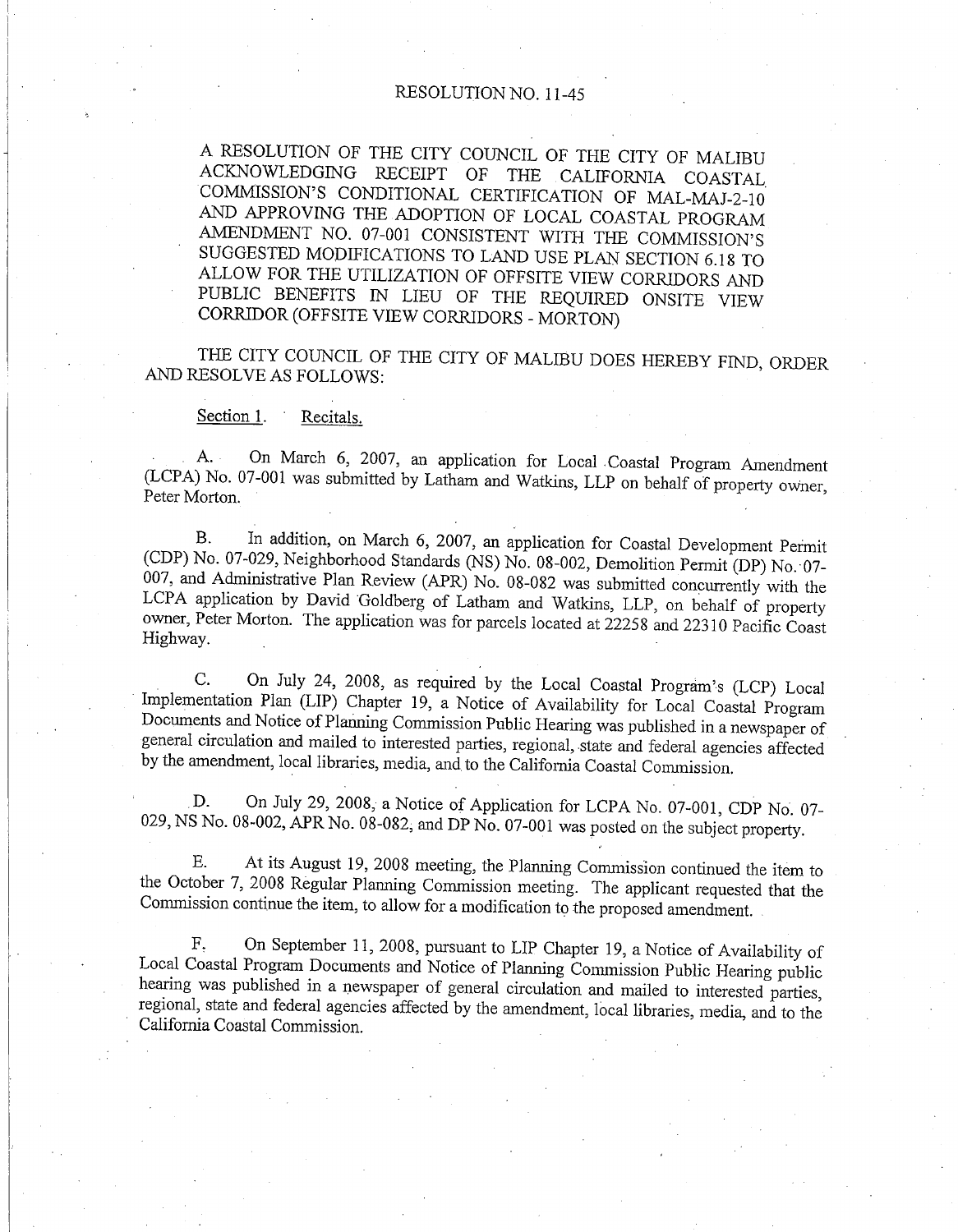On October 7, 2008, the Planning Commission held a duly noticed public hearing G. on the subject application, reviewed and considered the agenda report, reviewed and considered written reports, public testimony and other information in the record. The Planning Commission directed staff to prepare a resolution recommending the City Council adopt the LCPA as amended.

H. The Regular Planning Commission meeting of November 4, 2008 was adjourned to November 17, 2008.

Ĭ. On November 17, 2008, the Planning Commission continued the item to its December 2, 2008 meeting due to lack of quorum.

J. On December 2, 2008, the Planning Commission adopted Resolution No. 08-80 recommending that the City Council approve LCPA No. 07-001.

K. On December 25, 2008, pursuant to LIP Chapter 19, a Notice of City Council Public Hearing was published in a newspaper of general circulation and mailed to interested parties, regional, state and federal agencies affected by the amendment, local libraries, media, and to the California Coastal Commission.

L. On January 12, 2009, the City Council held a duly noticed public hearing to consider the application, the evidence, and information provided in support of and in opposition to the application, public testimony of all interested persons and the recommendations of the Planning Commission. At that hearing, the Council adopted Resolution No. 09-03 and Ordinance No. 336 adopting LCPA No. 07-001.

On March 23, 2009, the LCPA was submitted to the California Coastal M. Commission (CCC). On April 6, 2009, the submittal, identified by the CCC as MAL-MAJ-2-10 (Offsite View Corridors), was reviewed by Commission staff and determined to be complete.

On July 14, 2011, the CCC conditionally certified MAL-MAJ-2-10 (LCPA No. N. 07-001) subject to modifications as set forth in the Resolution of Certification adopted by the CCC on July 14, 2011. The modifications are non-substantive in nature and within the scope of the previously approved amendment.

On August 19, 2011, the City received said Resolution of Certification, dated Ο. August 17, 2011.

On October 13, 2011, a Notice of City Council Public Hearing to be held on  $P_{\cdot}$ . October 24, 2011 was published in a newspaper of general circulation within the City and was mailed to all interested parties; regional, state and federal agencies affected by the amendments; local libraries and media; and the California Coastal Commission.

On October 24, 2011, the City Council held a duly noticed public hearing. Q.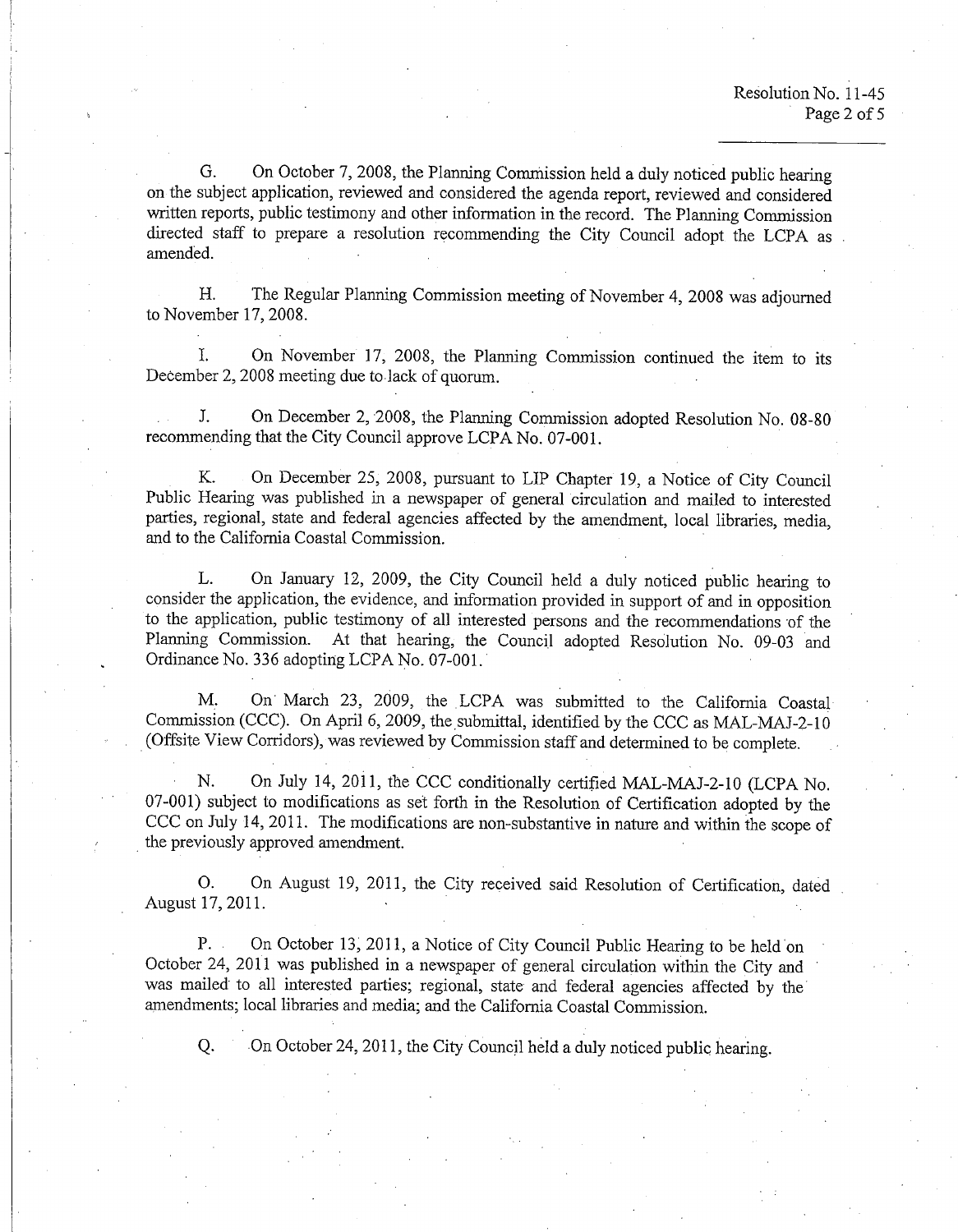## Section 2.

## Environmental Review.

In accordance with the California Environmental Quality Act (CEQA), Public Resources Code Section 21080.9 and section 15265 of the CEQA guidelines, CEQA does not apply to activities and approvals by the City as necessary for the preparation and adoption of a Local Coastal Program Amendment.

Furthermore, the LCPA does not portend any new or different development and is therefore categorically exempt under the common sense rule that CEOA only applies to projects which have the potential for cause a significant effect on the environment. CEOA guidelines section  $15061(b)(3)$ . Where it can be seen with certainty that there is no possibility that the activity in question may have a significant effect on the environment, the activity is not subject to CEOA.

### Section 3. Local Coastal Program Amendment No. 07-001 Amendments to the Land Use Plan as Modified by the California Coastal Commission.

Consistent with the CCC's July 14, 2011 conditional certification of MAL-MAJ-2-10 (LCPA No. 07-001), amend LUP Section 6.18, which addresses View Corridors, to include Subsection "f" to read as follows:

 $f_{\cdot}$ The requirements of Section 6.18 may be satisfied by providing an offsite view corridor that preserves and enhances coastal views from Pacific Coast Highway, Malibu Road, Broad Beach Road, Birdview Avenue, or Cliffside Drive. The required offsite view corridor shall span the entire width of a beachfront parcel and be at least twenty-five (25) percent wider than the view corridor or corridors that would otherwise be required on the project site. Potential offsite view parcels shall be located adjacent to at least one publicly owned beachfront parcel that affords ocean views, which parcel was publicly owned as of the effective date of the Land Use Plan amendment that added Section 6.18.f, and, to the extent feasible, be located in the same geographic portion of the City as the project site. The offsite view corridor must provide public visual resource benefits that are greater than what would otherwise be provided through an onsite view corridor. Public beach access and accessways shall be permitted uses on the view corridor mitigation site. Any unimproved parcel to be used as an offsite view corridor must otherwise be suitable for the development of a habitable structure or other primary use consistent with the underlying zoning regulations. If the decision making body finds that there are legitimate concerns over whether a proposed view corridor parcel could otherwise be suitable for the development of a habitable structure or other primary use due to the presence of geotechnical hazards or other constraints, the proposed view corridor parcel shall be rejected as inadequate and inconsistent with the intent of this provision.

If deemed necessary by the decision-making body to satisfy the findings of this subsection, the applicant may, in addition to providing an offsite view corridor consistent with the above requirements, undertake or fund all or a portion of an offsite measure, project, or program that provides additional public visual resource benefits.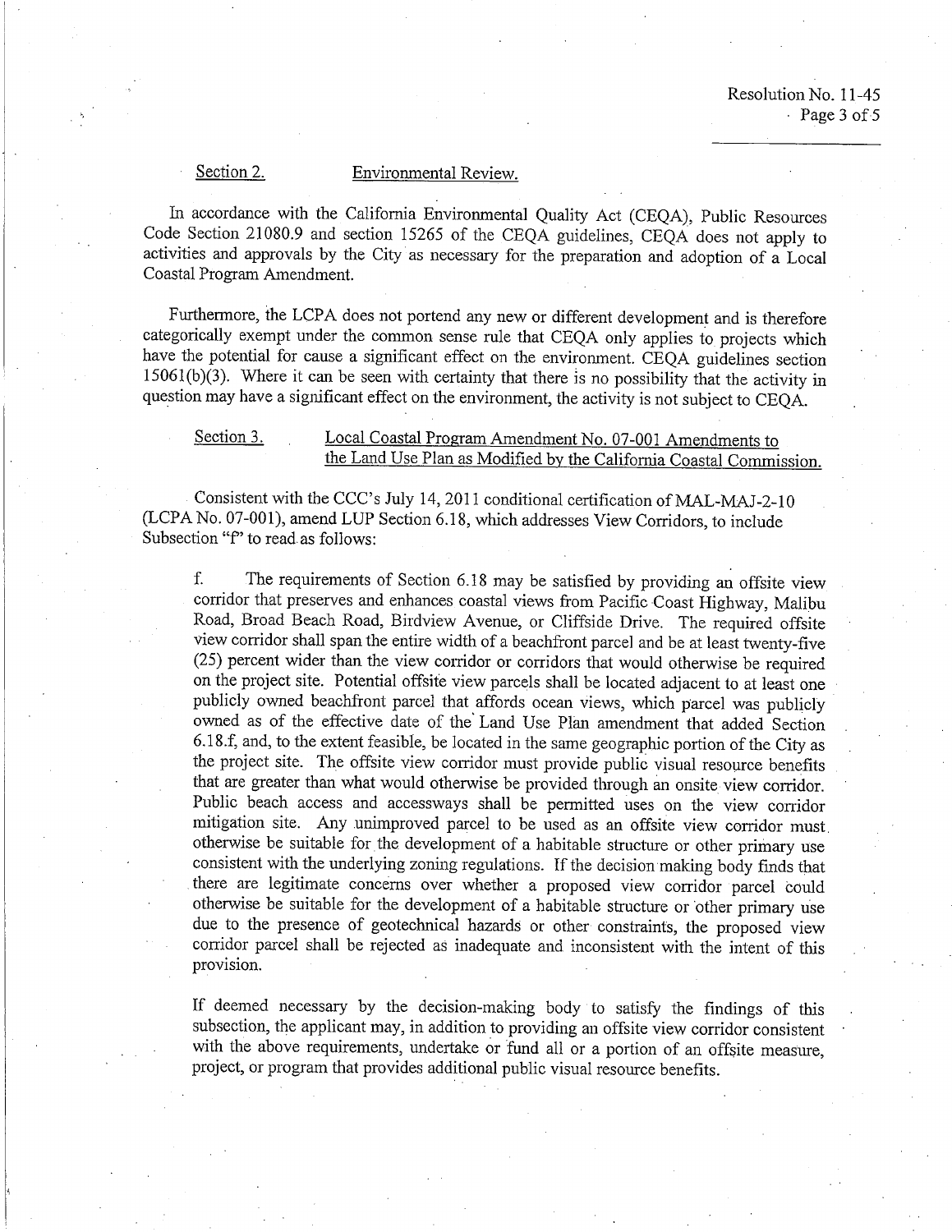#### Section 4. Findings.

In order to amend the LCP, the City Council must make the finding listed below.

Finding A. The text amendment to the Land Use Plan and Land Use Implementation Plan is consistent with Chapter 3 of the Coastal Act.

Chapter 3 of the Coastal Act states that any new development must not impede or adversely impact public access to the beach, must protect marine resources and scenic views, and must not significantly disrupt environmentally sensitive habitat areas.

The proposed amendment would advance the core goals and policies of the Coastal Act. The intent of the onsite view corridor requirement is to preserve coastal views from the City's seaside roads. Under the proposed amendment, the permitting of offsite projects or programs, including an offsite view corridor, would enhance the City's visual and scenic resources and provide a greater public benefit to coastal resources than an onsite view corridor. Pursuant to the proposed amendment, the offsite view corridor alternative would only be available in those cases where the decision making body determines that the public benefits of a proposed offsite view corridor and related program would be greater than the benefits that would otherwise flow from an onsite view corridor meeting minimum applicable LCP requirements. Accordingly, an offsite project or program alternative, that includes an offsite view corridor, would be more protective of coastal scenic resources and more beneficial to the community than the minimum onsite view corridor requirement.

Approval of Local Coastal Program Amendment No. 07-001. Section 5.

Pursuant to the California Coastal Commission's Administrative Regulations Section A. 13544.5, the LCP amendment certification shall not be deemed final and effective until all of the following occur: 1) the City Council: a) acknowledges receipt of the Commission's resolution of certification, including any terms or modifications suggested for final certification; b) accepts and agrees to any such terms and modifications and takes whatever formal action is required to satisfy the terms and modifications; and c) agrees to issue coastal development permits for the total area included in the certified Local Coastal Program; 2) the Executive Director determines in writing that the City's action is legally adequate to satisfy any specific requirements set forth in the Commission's certification order and the Director reports the determination to the Commission at its next regularly scheduled meeting; 3) if the Director finds that the City's action does not conform to the Commission's order, the Commission shall review the City action as if it were a resubmittal; and 4) notice of the certification shall be filed with the Secretary of the Resources Agency for posting and inspection.

The City Council acknowledges receipt of the California Coastal Commission's Β. modifications to LCPA No. 07-001. The City Council further accepts and agrees to the modified language suggested by the California Coastal Commission pertaining to the Land Use Plan and approves revisions to LCP Amendment No. 07-001 without further changes.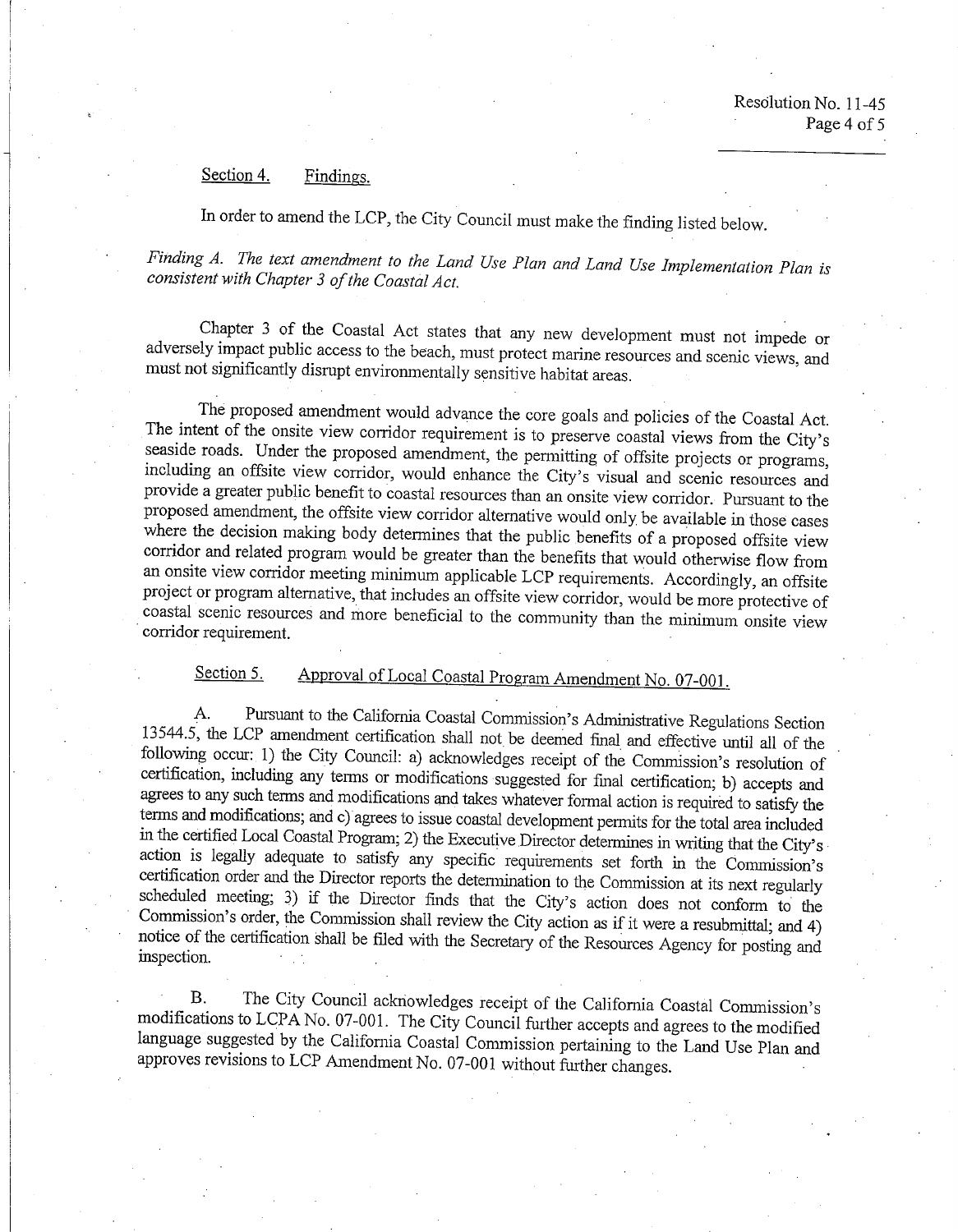The City of Malibu agrees to issue coastal development permits for the total area  $C_{\cdot}$ included in the certified LCP.

The proposed amendments to the Local Coastal Program Land Use Plan meet the D. requirements of, and are in conformance with the policies and requirements of Chapter 3 of the California Coastal Act to the extent necessary to achieve the basic State goals specified in Public Resources Code Section 30001.

Submittal to California Coastal Commission. Section 6.

The City Council hereby directs staff to submit a copy of this Resolution to the Commission per Title 14, California Code of Regulations Section 134544.5(a).

Section 7. Certification.

The City Clerk shall certify the adoption of this Resolution.

PASSED, APPROVED AND ADOPTED this 24<sup>th</sup> day of October, 2011.

JOHN/SILERT, Mayor

ATTEST:

LISA POPE, City Clerk (seal)

**APRROVED AS TO FORM:** TI HOGII

I CERTIFY THAT THE FOREGOING RESOLUTION NO. 11-45 was passed and adopted by the City Council of the City of Malibu at the regular meeting thereof held on the 24<sup>th</sup> day of October, 2011, by the following vote:

AYES: 5 Councilmembers: NOES:  $\Omega$ **ABSTAIN:**  $\Omega$ ABSENT:  $\Omega$ 

LISA POPE, City Clerk  $\cdot$ (seal)

Conley Ulich, La Monte, Wagner, Rosenthal, Sibert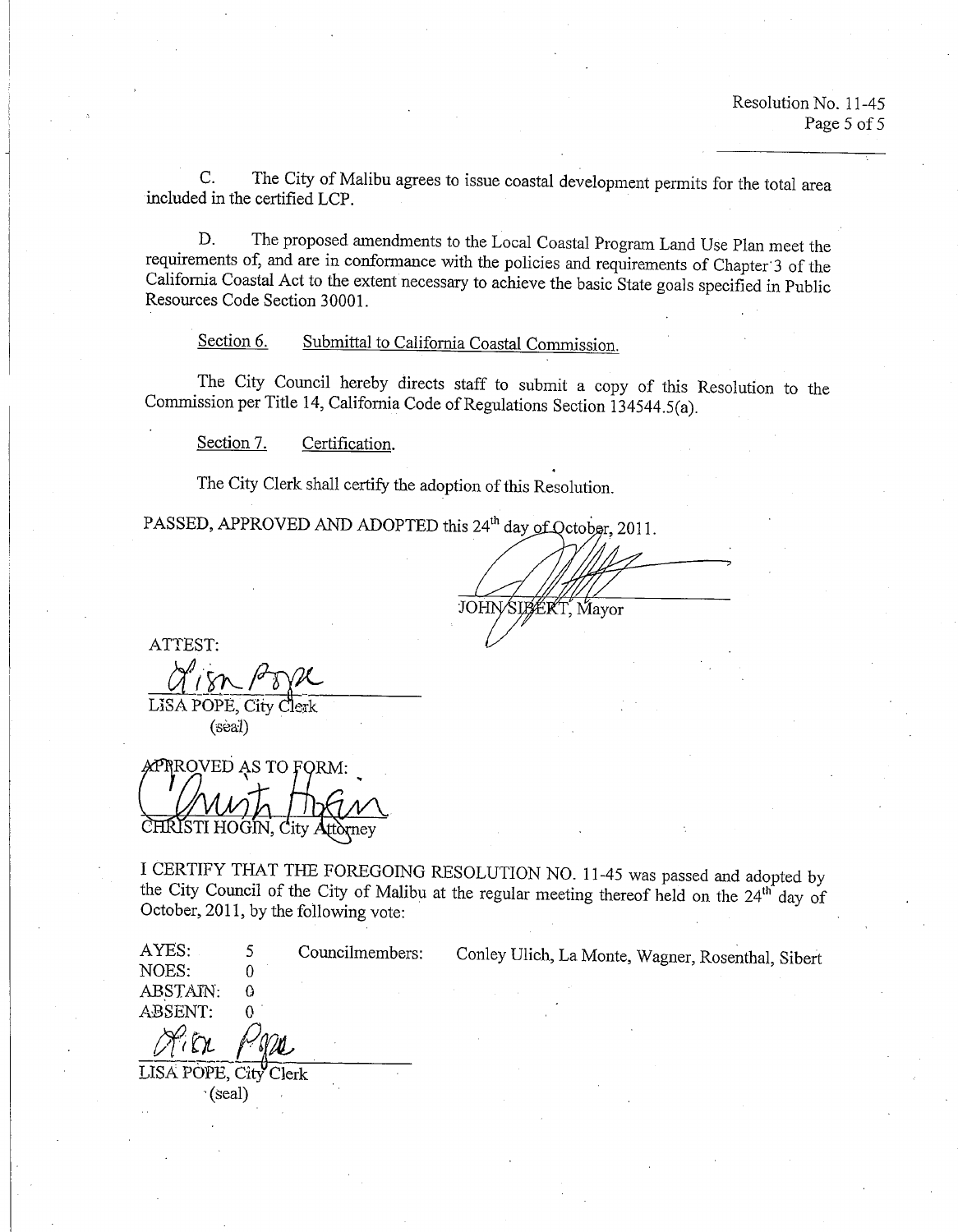## ORDINANCE NO. 362

AN ORDINANCE OF THE CITY OF MALIBU ADOPTING REVISIONS TO LOCAL COASTAL PROGRAM **AMENDMENT** NO.  $07 - 001$ **AND COASTAL INCORPORATING THE COMMISSION SUGGESTED MODIFICATIONS** T<sub>O</sub> **INCLUDE AMENDMENTS** TO<sub>1</sub> LOCAL. **SECTION IMPLEMENTATION PLAN**  $6.5(E)(2)$ **TO ALLOW THE** UTILIZATION OF OFFSITE VIEW CORRIDORS AND PUBLIC BENEFITS IN LIEU OF THE REQUIRED ONSITE VIEW CORRIDOR (OFFSITE VIEW CORRIDORS - MORTON)

### THE CITY COUNCIL OF THE CITY OF MALIBU DOES ORDAIN AS FOLLOWS:

Section 1. Recitals.

On March 6, 2007, an application for Local Coastal Program Amendment А. (LCPA) No. 07-001 was submitted by Latham and Watkins, LLP on behalf of property owner, Peter Morton.

In addition, on March 6, 2007, an application for Coastal Development Permit **B.** (CDP) No. 07-029, Neighborhood Standards (NS) No. 08-002, Demolition Permit (DP) No. 07-007, and Administrative Plan Review (APR) No. 08-082 was submitted concurrently with the LCPA application by David Goldberg of Latham and Watkins, LLP, on behalf of property owner, Peter Morton. The application was for parcels located at 22258 and 22310 Pacific Coast Highway.

 $C_{\alpha}$ On July 24, 2008, as required by the Local Coastal Program's (LCP) Local Implementation Plan (LIP) Chapter 19, a Notice of Availability for Local Coastal Program Documents and Notice of Planning Commission Public Hearing was published in a newspaper of general circulation and mailed to interested parties, regional, state and federal agencies affected by the amendment, local libraries, media, and to the California Coastal Commission.

D. On July 29, 2008, a Notice of Application for LCPA No. 07-001, CDP No. 07-029, NS No. 08-002, APR No. 08-082, and DP No. 07-001 was posted on the subject property.

E. At its August 19, 2008 meeting, the Planning Commission continued the item to the October 7, 2008 Regular Planning Commission meeting. The applicant requested that the Commission continue the item, to allow for a modification to the proposed amendment.

On September 11, 2008, pursuant to LIP Chapter 19, a Notice of Availability of F. Local Coastal Program Documents and Notice of Planning Commission Public Hearing public hearing was published in a newspaper of general circulation and mailed to interested parties, regional, state and federal agencies affected by the amendment, local libraries, media, and to the California Coastal Commission.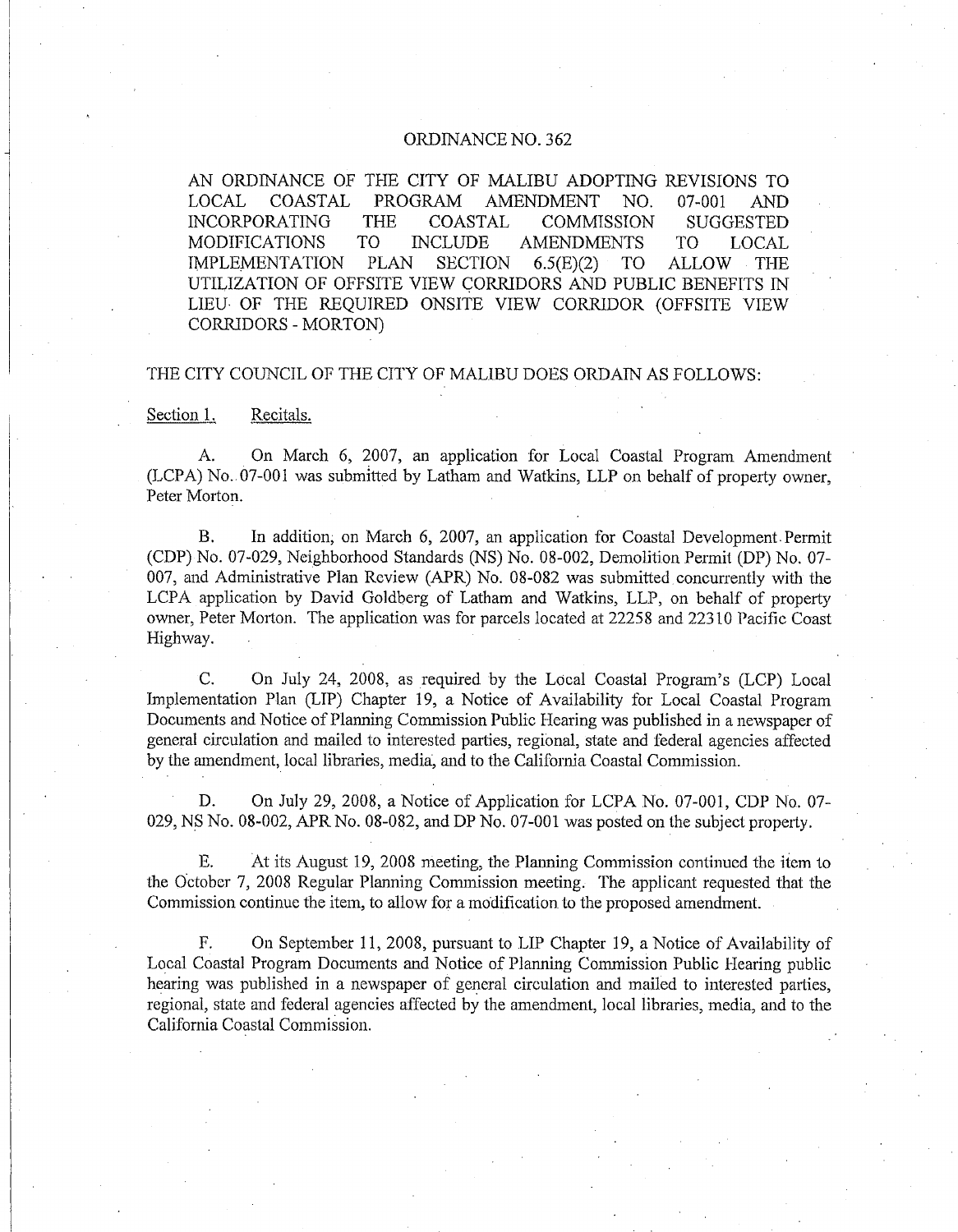On October 7, 2008, the Planning Commission held a duly noticed public hearing G. on the subject application, reviewed and considered the agenda report, reviewed and considered written reports, public testimony and other information in the record. The Planning Commission directed staff to prepare a resolution recommending the City Council adopt the LCPA as amended.

The Regular Planning Commission meeting of November 4, 2008 was adjourned Н. to November 17, 2008.

L. On November 17, 2008, the Planning Commission continued the item to its December 2, 2008 meeting due to lack of quorum.

On December 2, 2008, the Planning Commission adopted Resolution No. 08-80  $J.$ recommending that the City Council approve LCPA No. 07-001.

K. On December 25, 2008, pursuant to LIP Chapter 19, a Notice of City Council Public Hearing was published in a newspaper of general circulation and mailed to interested parties, regional, state and federal agencies affected by the amendment, local libraries, media, and to the California Coastal Commission.

On January 12, 2009, the City Council held a duly noticed public hearing to L. consider the application, the evidence, and information provided in support of and in opposition to the application, public testimony of all interested persons and the recommendations of the Planning Commission. At that hearing, the Council adopted Resolution No. 09-03 and Ordinance No. 336 adopting LCPA No. 07-001.

On March 23, 2009, the LCPA was submitted to the California Coastal  $M_{\odot}$ Commission (CCC). On April 6, 2009, the submittal, identified by the CCC as MAL-MAJ-2-10 (Offsite View Corridors), was reviewed by Commission staff and determined to be complete.

N. On July 14, 2011, the CCC conditionally certified MAL-MAJ-2-10 (LCPA No. 07-001) subject to modifications as set forth in the Resolution of Certification adopted by the CCC on July 14, 2011. The modifications are non-substantive in nature and within the scope of the previously approved amendment.

On August 19, 2011, the City received said Resolution of Certification, dated Ο. August 17, 2011.

On October 13, 2011, a Notice of City Council Public Hearing to be held on P. October 24, 2011 was published in a newspaper of general circulation within the City and was mailed to all interested parties; regional, state and federal agencies affected by the amendments; local libraries and media; and the California Coastal Commission.

On October 24, 2011, the City Council held a duly noticed public hearing.

Q.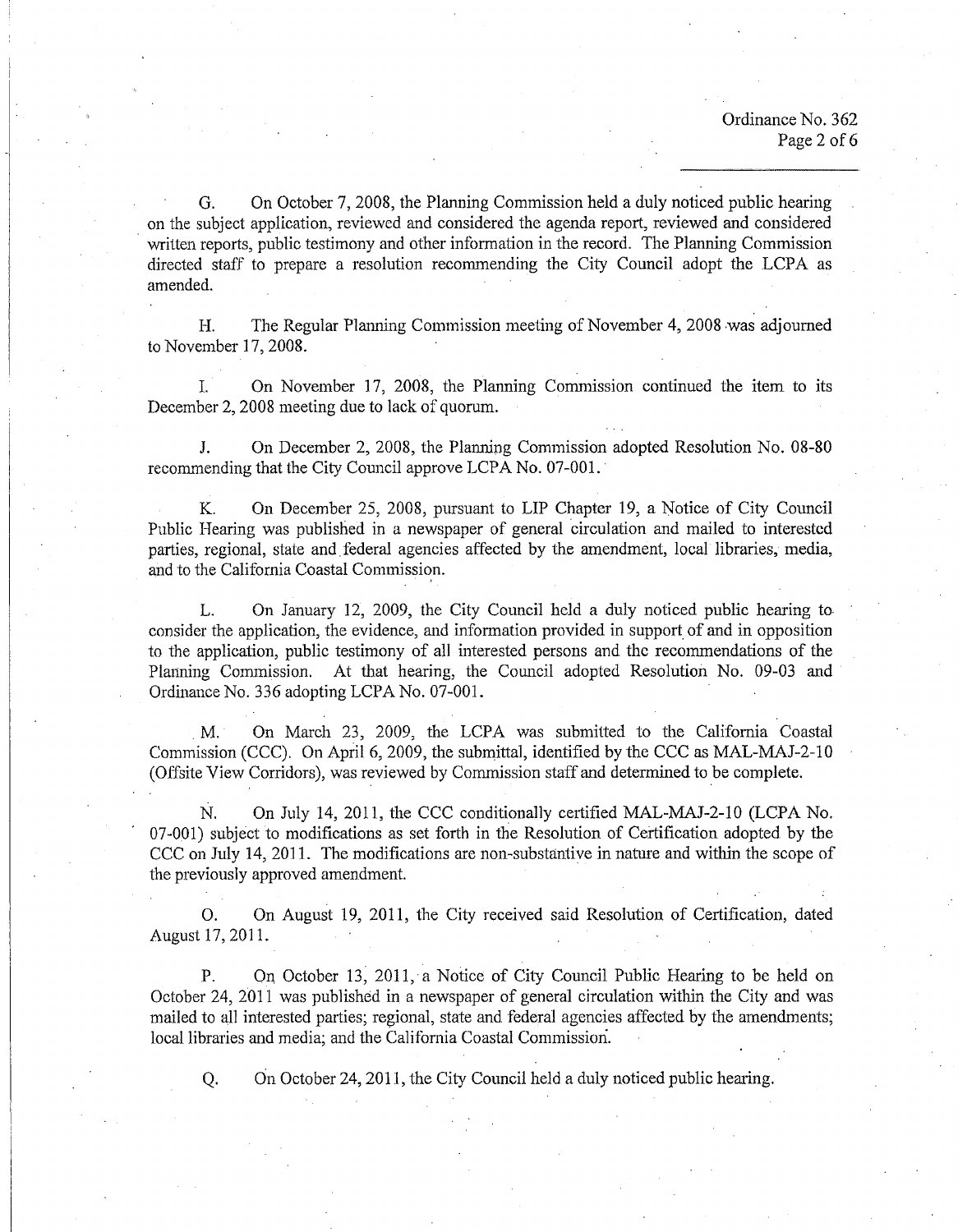#### Environmental Review. Section 2.

iii.

iv

In accordance with the California Environmental Quality Act (CEQA), Public Resources Code Section 21080.9 and section 15265 of the CEOA guidelines, CEOA does not apply to activities and approvals by the City as necessary for the preparation and adoption of a Local Coastal Program Amendment.

Furthermore, the LCPA does not portend any new or different development and is therefore categorically exempt under the common sense rule that CEQA only applies to projects which have the potential for cause a significant effect on the environment. CEQA guidelines section 15061(b)(3). Where it can be seen with certainty that there is no possibility that the activity in question may have a significant effect on the environment, the activity is not subject to CEOA.

### Local Coastal Program Amendment No. 07-001 Amendments to the Local Section 3. Implementation Plan as Modified by the California Coastal Commission.

Consistent with the CCC's July 14, 2011 conditional certification of MAL-MAJ-2-10 (LCPA No. 07-001), the Local Implementation Plan is hereby amended as follows:

Amend LIP Section 6.5 (E)(2), which addresses View Corridor Requirements, to A. include Subsections f and g to read as follows:

The requirements of Section  $6.5(E)(2)$  may be satisfied by providing an offsite f. view corridor that preserves and enhances coastal views from Pacific Coast Highway, Malibu Road, Broad Beach Road, Birdview Avenue, or Cliffside Drive. The requirements of Section 6.5(E)(2) may be deemed satisfied by an off-site view corridor if the decision making body makes the findings required in 1 through 6 below and the View Parcel has been dedicated in accordance with Section  $6.5(E)(2)(g)$ :

- The proposed offsite view corridor parcel (the "View Parcel") is a beachfront  $\mathbf{i}$ parcel that affords public views of the ocean and will provide public visual resource benefits that are greater than what would otherwise be provided through an onsite view corridor;
- The View Parcel is located adjacent to at least one publicly owned beachfront *ii* parcel that also affords ocean views, which parcel was publicly owned as of the effective date of the Local Implementation Plan amendment that added Section  $6.5(E)(2)(f)$ , and, to the extent feasible, be located in the same geographic portion of the City as the project site;

The offsite view corridor shall be provided across the entirety of the View Parcel and shall be at least twenty-five (25) percent wider than the view corridor(s) that otherwise would be required on the project site;

There are no geotechnical hazards or other constraints present on or near the View Parcel that could otherwise render the View Parcel unsafe or unsuitable for the development of a habitable structure or other primary use consistent with the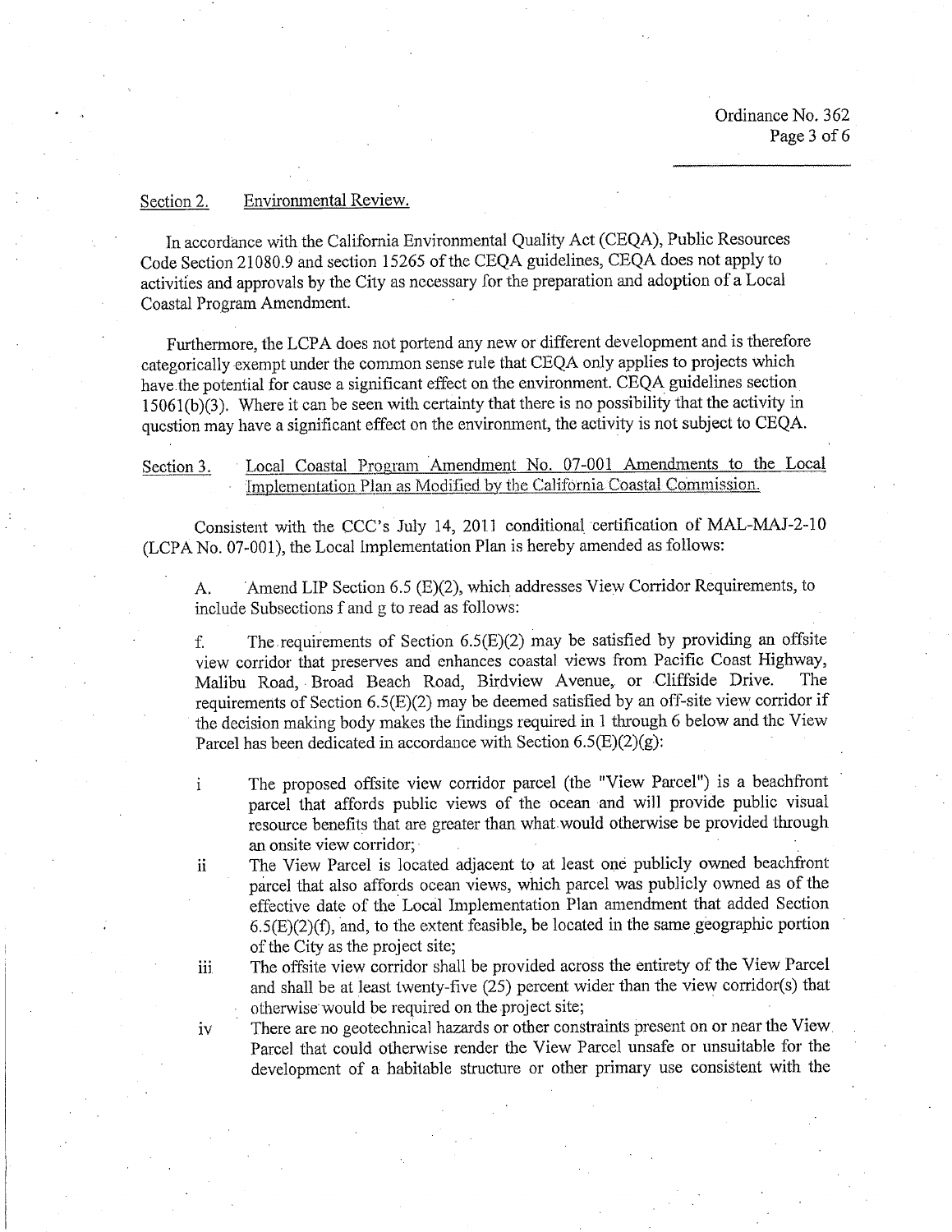Ordinance No. 362 Page 4 of 6

underlying zoning regulations. If the decision making body finds that the proposed view corridor parcel is not suitable for the development of a habitable structure or other primary use due to the presence of geotechnical hazards or other constraints, the proposed view corridor parcel shall be rejected as inadequate and inconsistent with the intent of this provision.

Public viewing, public beach access and accessways shall be permitted uses on the dedicated View Parcel. Any physical development of facilities or structures to enhance public views or public access shall conform to the applicable standards, provisions, and requirements of the Malibu LCP.

 $\overline{\mathbf{vi}}$ 

 $\mathbf{i}$ 

 $\overline{\mathbf{ii}}$ 

If deemed necessary by the decision-making body to satisfy the findings of this subsection, the applicant may, in addition to providing an offsite view corridor consistent with the above requirements, undertake or fund all or a portion of an offsite measure, project, or program that provides additional public visual resource benefits.

The substitution of an off-site View Parcel for a required on-site view corridor g. shall be effectuated by the recordation of an open space deed restriction and transfer of the View Parcel in fee title to a public entity, including the following requirements and restrictions:

Recordation with the Los Angeles County Recorder of an open space deed restriction that applies to the entirety of the View Parcel(s), that ensures that any future development on the lot(s) is limited to only those improvements necessary to provide for public view enhancement or public beach access such as benches and visually permeable fencing, maintenance of roads, public access ways, and utilities consistent with existing easements; and shoreline protection if necessary to protect existing development and that restrictions can be enforced, the text of which has been approved pursuant to procedures in Section 13.19 of the Malibu LIP (recorded legal documents); and,

Evidence that fee title to the donor site has been successfully transferred to a public entity after the recordation of a deed restriction listed in the prior paragraph and that the document effectuating the conveyance has been recorded with the Los Angeles County Recorder.

Section 4. Local Coastal Program Amendment Findings.

In order to amend the LCP, the City Council must make the finding listed below.

Finding A. The text amendment to the Land Use Plan and Land Use Implementation Plan is consistent with Chapter 3 of the Coastal Act.

Chapter 3 of the Coastal Act states that any new development must not impede or adversely impact public access to the beach, must protect marine resources and scenic views, and must not significantly disrupt environmentally sensitive habitat areas.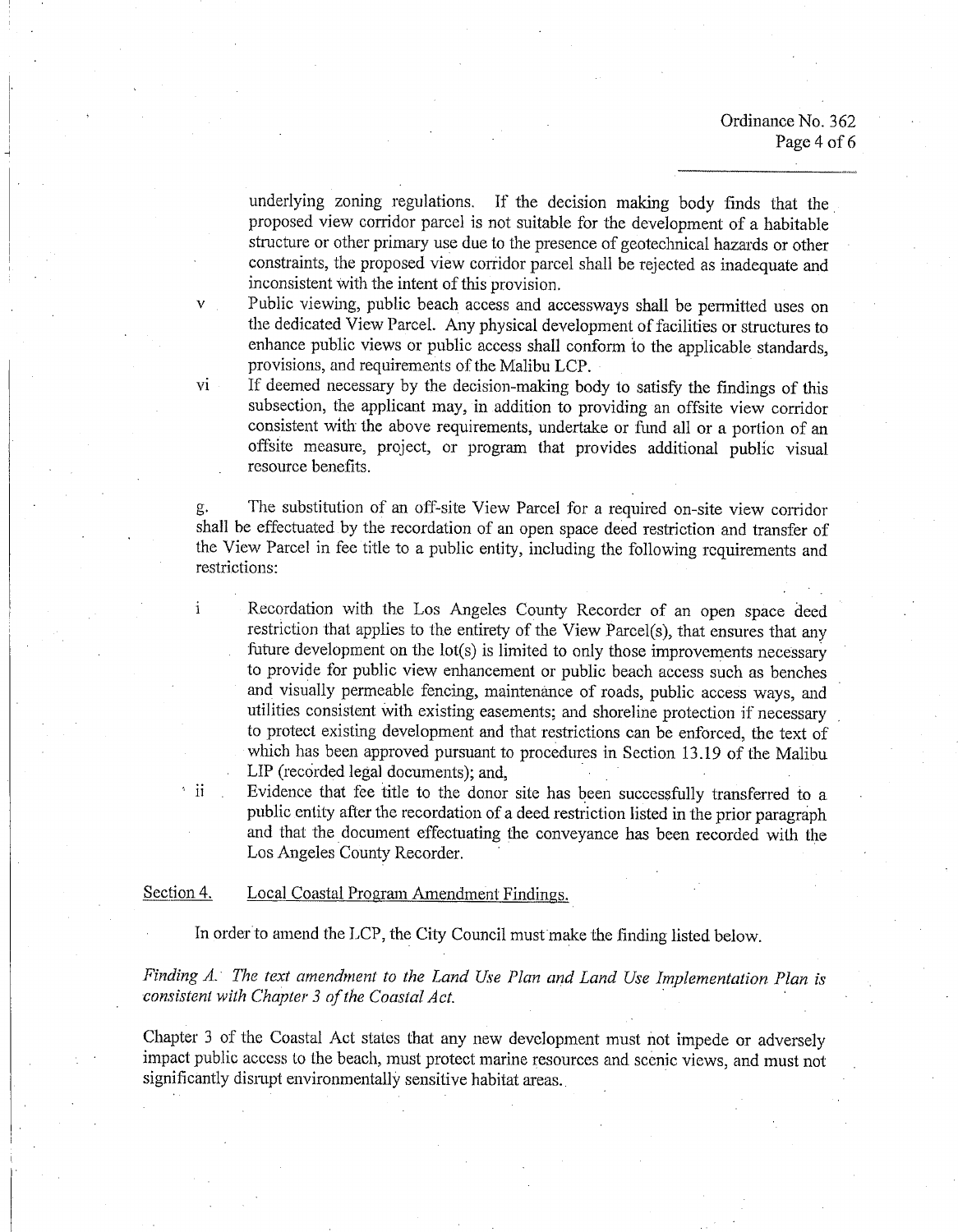Ordinance No. 362 Page 5 of 6

The proposed amendment would advance the core goals and policies of the Coastal Act. The intent of the onsite view corridor requirement is to preserve coastal views from the City's seaside roads. Under the proposed amendment, the permitting of offsite projects or programs, including an offsite view corridor, would enhance the City's visual and scenic resources and provide a greater public benefit to coastal resources than an onsite view corridor. Pursuant to the proposed amendment, the offsite view corridor alternative would only be available in those cases where the decision making body determines that the public benefits of a proposed offsite view corridor and related program would be greater than the benefits that would otherwise flow from an onsite view corridor meeting minimum applicable LCP requirements. Accordingly, an offsite project or program alternative, that includes an offsite view corridor, would be more protective of coastal scenic resources and more beneficial to the community than the minimum onsite view corridor requirement.

#### Approval of Local Coastal Program Amendment No. 07-001. Section 5.

 $\mathbf{A}$ . Pursuant to the California Coastal Commission's Administrative Regulations Section 13544.5, the LCP amendment certification shall not be deemed final and effective until all of the following occur: 1) the City Council: a) acknowledges receipt of the Commission's resolution of certification, including any terms or modifications suggested for final certification; b) accepts and agrees to any such terms and modifications and takes whatever formal action is required to satisfy the terms and modifications; and c) agrees to issue coastal development permits for the total area included in the certified Local Coastal Program; 2) the Executive Director determines in writing that the City's action is legally adequate to satisfy any specific requirements set forth in the Commission's certification order and the Director reports the determination to the Commission at its next regularly scheduled meeting; 3) if the Director finds that the City's action does not conform to the Commission's order, the Commission shall review the City action as if it were a resubmittal; and 4) notice of the certification shall be filed with the Secretary of the Resources Agency for posting and inspection.

 $B<sub>1</sub>$ The City Council acknowledges receipt of the California Coastal Commission's modifications to LCPA No. 07-001. The City Council further accepts and agrees to the modified language suggested by the California Coastal Commission pertaining to the Local Implementation Plan and approves revisions to LCP Amendment No. 07-001 without further changes.

C. The City of Malibu agrees to issue coastal development permits for the total area included in the certified LCP.

D. The proposed amendments to the Local Coastal Program Local Implementation Plan meet the requirements of, and are in conformance with the policies and requirements of Chapter 3 of the California Coastal Act to the extent necessary to achieve the basic State goals specified in Public Resources Code Section 30001.